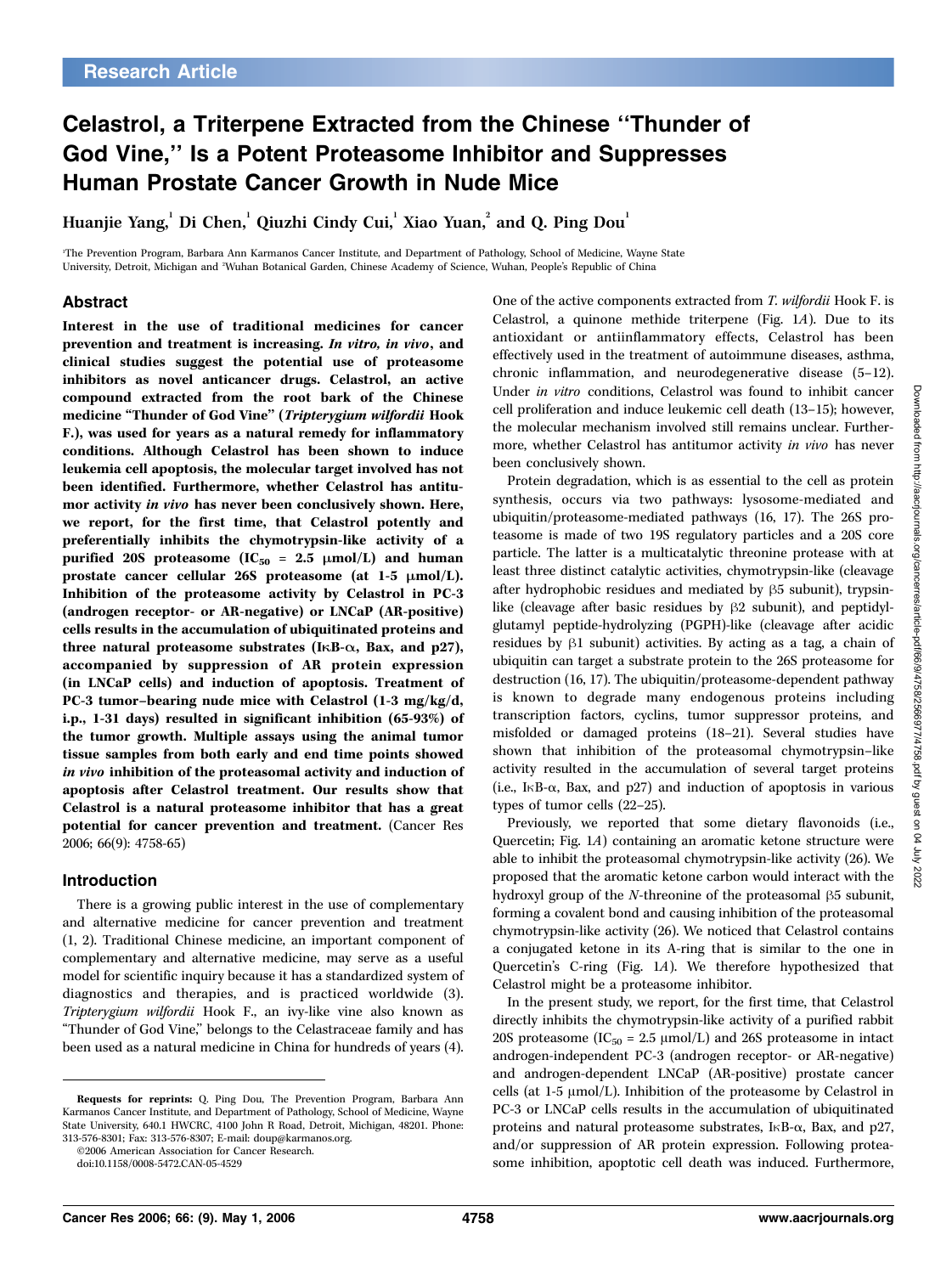

Figure 1. Inhibition of the chymotrypsinlike activity of a purified rabbit 20S proteasome activity by Celastrol. A, the chemical structures of Celastrol, Quercetin, and Oridonin. B, nucleophilic susceptibility of Celastrol analyzed using CAChe software. Higher susceptibility was shown at the  $C_2$  and  $C_6$  positions of Celastrol. C and D, potency and selectivity of Celastrol. To determine whether Celastrol could inhibit the proteasome activity directly, a purified 20S rabbit proteasome  $(0.1 \mu g)$  was incubated with various peptide substrates for the proteasomal chymotrypsin-like, PGPH-like, and trypsin-like (Tryp) activities in the presence of Celastrol or Oridonin at the indicated concentrations, as described in Materials and Methods.

treatment of prostate tumor–bearing nude mice with Celastrol (1-3 mg/kg/d, i.p., for 1-31 days) resulted in significant tumor growth inhibition and massive apoptosis induction, associated with *in vivo* proteasome inhibition and AR suppression. Our results show that Celastrol is a natural proteasome inhibitor that has great potential for the prevention and treatment of human cancers.

## Materials and Methods

Materials. Purified Celastrol (>98%) and Oridonin (>98%) were a generous gift from  $\pi$ - $\pi$  Technologies, Inc. (Shenzhen, China) and were used for a portion of the in vitro and in vivo experiments. Additional purified Celastrol (>98%) and Oridonin (>98%) were purchased from Calbiochem, Inc., (San Diego, CA) for further experiments until the completion of the report. Both Celastrol and Oridonin were dissolved in DMSO (Sigma, St. Louis, MO) at a stock concentration of 50 mmol/L, aliquoted, and stored at  $-20^{\circ}$ C. Purified rabbit 20S proteasome, fluorogenic peptide substrates Suc-LLVY-AMC, Z-LLE-AMC, Z-ARR-AMC (for the proteasomal chymotrypsin-like, PGPH-like, trypsin-like activities, respectively) and Ac-DEVD-AMC (for caspase-3/-7) were from Calbiochem. Another fluorogenic peptide substrate Z-GGL-AMC (specific for the proteasomal chymotrypsin-like activity) and mouse monoclonal antibody against human poly(ADP-ribose) polymerase (PARP) were from BIOMOL International LP (Plymouth Meeting, PA). Mouse monoclonal antibodies against Bax (B-9), p27 (F-8), ubiquitin (P4D1), AR (441), rabbit polyclonal antibody against inhibitor of nuclear factor  $\kappa$ B- $\alpha$  (I $\kappa$ B- $\alpha$ ; C-15), and goat polyclonal antibody against actin (C-11) were from Santa Cruz Biotechnology, Inc. (Santa Cruz, CA). Mouse monoclonal antibody NCL-p27 was purchased from Novocastra Laboratories, Ltd. (Newcastle upon Tyne, United Kingdom). Apoptag Peroxidase In situ Apoptosis Detection Kit was

from Chemicon International, Inc. (Temecula, CA). Fetal bovine serum was from Tissue Culture Biologicals (Tulare, CA). RPMI 1640, penicillin, and streptomycin were from Invitrogen Co. (Carlsbad, CA), enhanced chemiluminescence reagent was from Amersham Biosciences (Piscataway, NJ), and Cremophor EL and other chemicals were from Sigma.

Cell culture and whole cell extract preparation. PC-3 and LNCaP cells, purchased from American Type Culture Collection (Manassas, VA) were grown in RPMI 1640 supplemented with 10% fetal bovine serum, 100 units/ mL of penicillin, and 100  $\mu$ g/mL of streptomycin and maintained at 37°C and 5% CO2. A whole cell extract was prepared as described previously (22).

Nucleophilic susceptibility analysis. The electron density surface colored by nucleophilic susceptibility was created with the use of Quantum CAChe (Fujitsu, Fairfield, NJ) by performing a nuclear susceptibility analysis using the PM5 geometry and PM5 wave function in water as described previously (24). A colored ''bull's-eye'' with a red center denotes atoms that are highly susceptible for nucleophilic attack.

Inhibition of purified 20S proteasome activity by Celastrol. A purified rabbit 20S proteasome (0.1  $\mu$ g) was incubated with 40  $\mu$ mol/L of various fluorogenic peptide substrates in 100 µL assay buffer [20 mmol/L Tris-HCl (pH 7.5)], in the presence of Celastrol or Oridonin at different concentrations or in the solvent DMSO for 2 hours at  $37^{\circ}$ C, followed by measurement of inhibition of each proteasomal activity (24–26).

Inhibition of the proteasome activity in intact prostate tumor cells by Celastrol. Prostate cancer cells (5,000-8,000) were plated in each well of a 96-well plate and then treated with either DMSO, Celastrol, or Oridonin at different concentrations for 12 to 16 hours, followed by an additional 2-hour incubation with Z-Gly-Gly-Leu-AMC (at 40  $\mu$ mol/L). After that, the proteasome activity was measured using the whole plate as described above.

Caspase-3 (or caspase-7) activity assay and Western blot analysis. Prostate cancer cells were treated with Celastrol or Oridonin as indicated in the legends. The prepared whole cell extracts  $(30 \mu g$  per sample) were then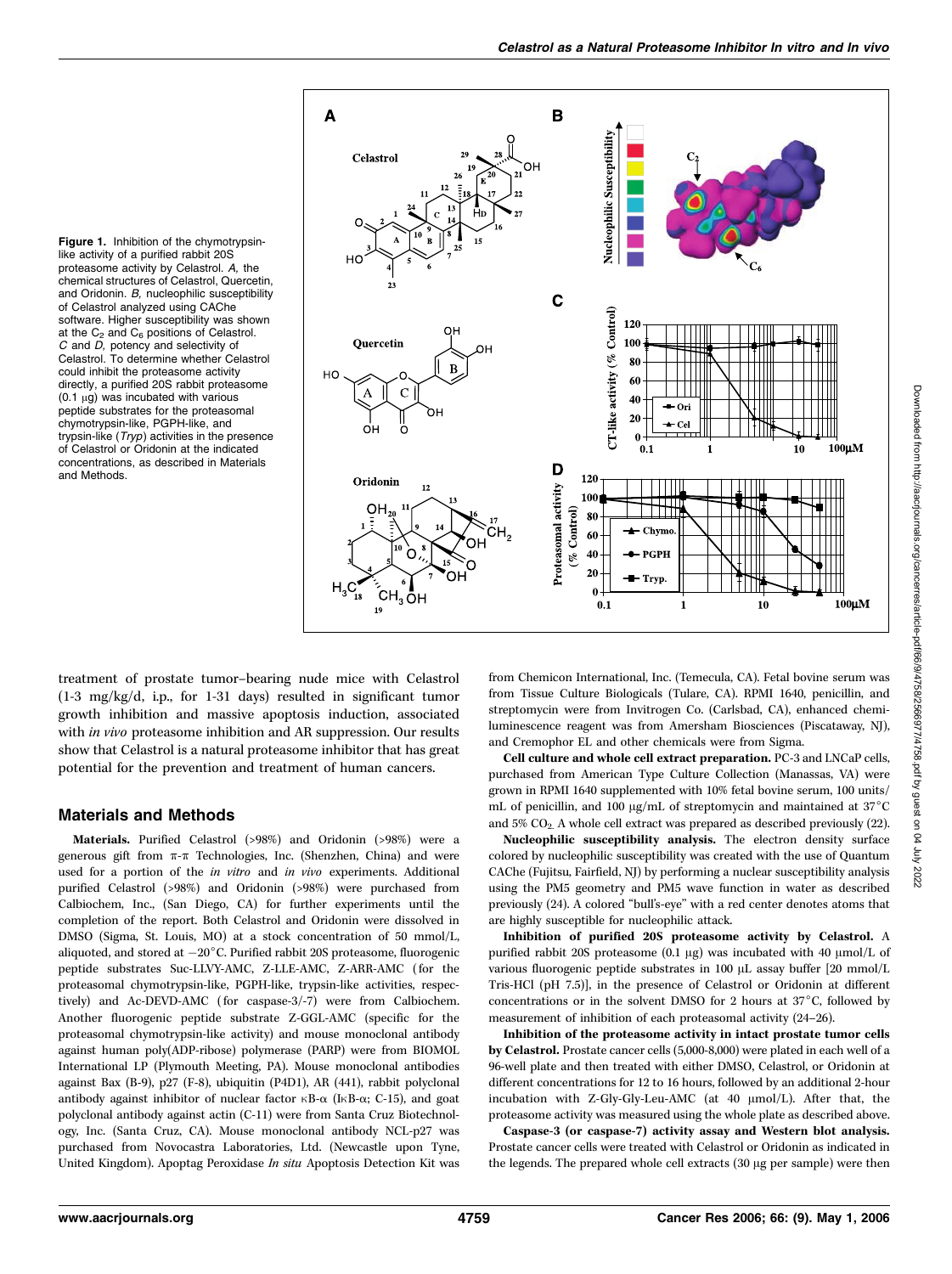incubated with 40  $\mu$ mol/L of Ac-DEVD-AMC in 100  $\mu$ L assay buffer at 37°C for at least 2 hours. The release of the AMC groups was measured as described above. Western blot assay using enhanced chemiluminescence reagent was done as previously described (26).

Human prostate tumor xenograft experiments. Male nude immunodeficient mice NCRNU-M, aged 5 weeks, were purchased from Taconic Research Animal Services (Hudson, NY) and housed in accordance with protocols approved by the Institutional Laboratory Animal Care and Use Committee of Wayne State University. On day 0, human prostate cancer PC-3 or C4-2B cells  $(5{\text -}10 \times 10^6)$  suspended in 0.1 mL of serum-free RPMI 1640 were inoculated s.c. in the right flank of each mouse (four mice per group). For the first experiment using PC-3 cells, on day 14 after inoculation, the animals started daily i.p. injection with either 50 to 100  $\mu$ L of a vehicle [10% DMSO, 70% Cremophor/ethanol (3:1), and 20% PBS], and 1.0 or 3.0 mg/kg of Celastrol. Tumor sizes were measured daily using calipers and their volumes were calculated using a standard formula: width  $^2 \times$  length / 2. Body weight was measured weekly. To study whether the proteasome is inhibited in an early phase of the experiment, after 3 days of treatment, one control and one 3.0 mg/kg Celastrol–treated mouse was sacrificed. The rest were sacrificed after 16 days of treatment when control tumors reached  $\sim$  1,400 mm<sup>3</sup>. For the second PC-3 tumor experiment, 12 days after inoculation, mice were randomly divided into three groups and treated with either control, Celastrol, or Oridonin at 1.5 mg/kg daily for the duration of the study (31 days). In another experiment, to study the effects of Celastrol on AR expression, nude mice bearing C4-2B tumors received daily i.p. injection of the vehicle or 3.0 mg/kg Celastrol.

Terminal nucleotidyl transferase–mediated nick end labeling, immunostaining, and other assays using tumor tissue samples. Terminal nucleotidyl transferase–mediated nick end labeling (TUNEL) assay using in situ apoptosis detection kit and immunostaining of p27 were done as described previously (27). The proteasomal or caspase activity assays and Western blotting using animal tumor samples were done similarly as described above using cultured prostate cancer cells.

**Statistical analysis.** Student's  $t$  test was applied to evaluate the differences between treated and control animal groups with respect to tumor growth. Data from multiple groups were analyzed by one-way ANOVA, followed by Tukey-Kramer multiple comparison. For all the tests, the level of significance was set at  $P < 0.05$ .

#### **Results**

Inhibition of the chymotrypsin-like activity of a purified rabbit 20S proteasome by Celastrol but not Oridonin. Most recently, we reported that some flavonoids, such as Quercetin and Kaempferol, have proteasome-inhibitory activities and that their aromatic ketone structure may play a direct role in this inhibition (ref. 26; Fig. 1A). We noticed that the A-ring structure of Celastrol, containing a ketone conjugated with four double bonds, is very similar to that of the C-ring of Quercetin (Fig. 1A). We therefore hypothesize that Celastrol is a proteasome inhibitor. To test this hypothesis, we first did computational electron density analysis for the Celastrol molecule. When the atomic orbital energy was analyzed,  $C_2$  on A-ring and  $C_6$  on B-ring of Celastrol showed a high susceptibility toward a nucleophilic attack (Fig. 1B), suggesting that one or both of these carbons could interact with and inhibit the proteasome (24, 26). Oridonin is a diterpenoid that is extracted from the Chinese herb Rabdosia rubescens (28). We noted that Oridonin also contains a ketone that is conjugated with only one double bond  $(C_{15}-C_{17}, Fig. 1A)$ . We therefore speculated that Oridonin might be a weak proteasome inhibitor. Consistently, relatively low nucleophilic susceptibility was found in Oridonin (data not shown).

To provide direct evidence for proteasome inhibition by Celastrol, we did a cell-free proteasome activity assay using a purified rabbit 20S proteasome in the presence of Celastrol or

Oridonin at various concentrations. The chymotrypsin-like activity of the purified 20S proteasome was significantly inhibited by Celastrol with an IC<sub>50</sub> value of 2.5  $\mu$ mol/L (Fig. 1C). In contrast, Oridonin at up to 50  $\mu$ mol/L only had a slight inhibitory activity in the purified proteasome (Fig. 1C).

To investigate whether Celastrol specifically inhibits the proteasomal chymotrypsin-like activity, its effects on the PGPHlike and trypsin-like activities (16, 17) of the purified 20S proteasome were examined. Celastrol at  $5 \mu$ mol/L inhibited the chymotrypsin-like, PGPH-like, and trypsin-like activities of the purified 20S proteasome by 80%, 5%, and <1%, respectively (Fig.  $1D$ ); whereas at 10  $\mu$ mol/L, it inhibited these three proteasomal activities by  $\sim$  90%, 15%, and <1%, respectively (Fig. 1D). Therefore, it seems that Celastrol preferentially inhibits the proteasomal chymotrypsin-like activities over other activities.

Inhibition of cellular proteasomal activity by Celastrol is associated with apoptosis in androgen-independent PC-3 prostate cancer cells. To investigate whether Celastrol inhibits tumor cellular proteasome activity, androgen-independent, ARnegative PC-3 prostate cancer cells were treated with various concentrations  $(0.5-5 \text{ }\mu\text{mol/L})$  of Celastrol or Oridonin (as a comparison), followed by measuring proteasome inhibition by the cellular proteasomal chymotrypsin-like activity assay and accumulation of ubiquitinated proteins and three proteasome target proteins (I $\kappa$ B $\alpha$ , Bax, and p27). We found that Celastrol significantly inhibited the proteasomal chymotrypsin activity in PC-3 cells in a concentration-dependent manner (Fig. 2A); at 2.5  $\mu$ mol/L it reached  $\sim$  55% inhibition, comparable to its potency to a purified 20S proteasome (IC<sub>50</sub> = 2.5  $\mu$ mol/L; Fig. 1C). Under the same conditions, Oridonin at the tested concentrations showed only slight inhibitory effect (10-20%; Fig. 2A). Consistently, levels of ubiquitinated proteins were accumulated in PC-3 cells treated with Celastrol in a concentration-dependent manner, but were increased only slightly in those treated with Oridonin (Fig. 2B). Furthermore, we observed increased levels of  $I \kappa B$ - $\alpha$ , Bax, and p27, three well known target proteins of the proteasome (16, 17) in PC-3 cells treated with Celastrol, but not Oridonin (data not shown, but see Fig. 3B). These results support the conclusion that Celastrol inhibits the cellular proteasome activity in intact PC-3 cells.

It has been shown that inhibition of tumor cellular proteasome activity is associated with apoptosis induction (22, 23). In the aliquots of PC-3 cells treated with either Celastrol or Oridonin, we measured apoptotic cell death by caspase-3 activity levels, PARP cleavage, and cellular apoptotic morphologic changes (condensation and fragmentation). Celastrol at 2.5 to 5  $\mu$ mol/L induced caspase-3 activity by 4.7-fold to 5.5-fold (Fig. 2C). Although low levels of p85/PARP fragments were detected when  $2.5 \mu$ mol/L of Celastrol was applied, almost all the PARP protein was cleaved in cells treated with 5  $\mu$ mol/L of Celastrol (Fig. 2B). Consistently, cell death was observed when 2.5 to 5  $\mu$ mol/L of Celastrol was used (Fig. 2D). In sharp contrast, Oridonin, at even the highest concentration used (5  $\mu$ mol/L), failed to induce caspase activation, PARP cleavage, and cell death (Fig. 2B-D).

If inhibition of the proteasome by Celastrol is responsible for tumor cell apoptosis, we should observe inhibition of proteasomal activity prior to cell death. To test this idea, PC-3 cells were treated with 5  $\mu$ mol/L of Celastrol or Oridonin for 1 to 12 hours, followed by the measurement of proteasome inhibition and apoptosis (Fig. 3). We found that the levels of ubiquitinated proteins accumulated as early as 1 hour after the addition of Celastrol, and reached their peak at 4 hours (Fig. 3A). Also, in Celastrol-treated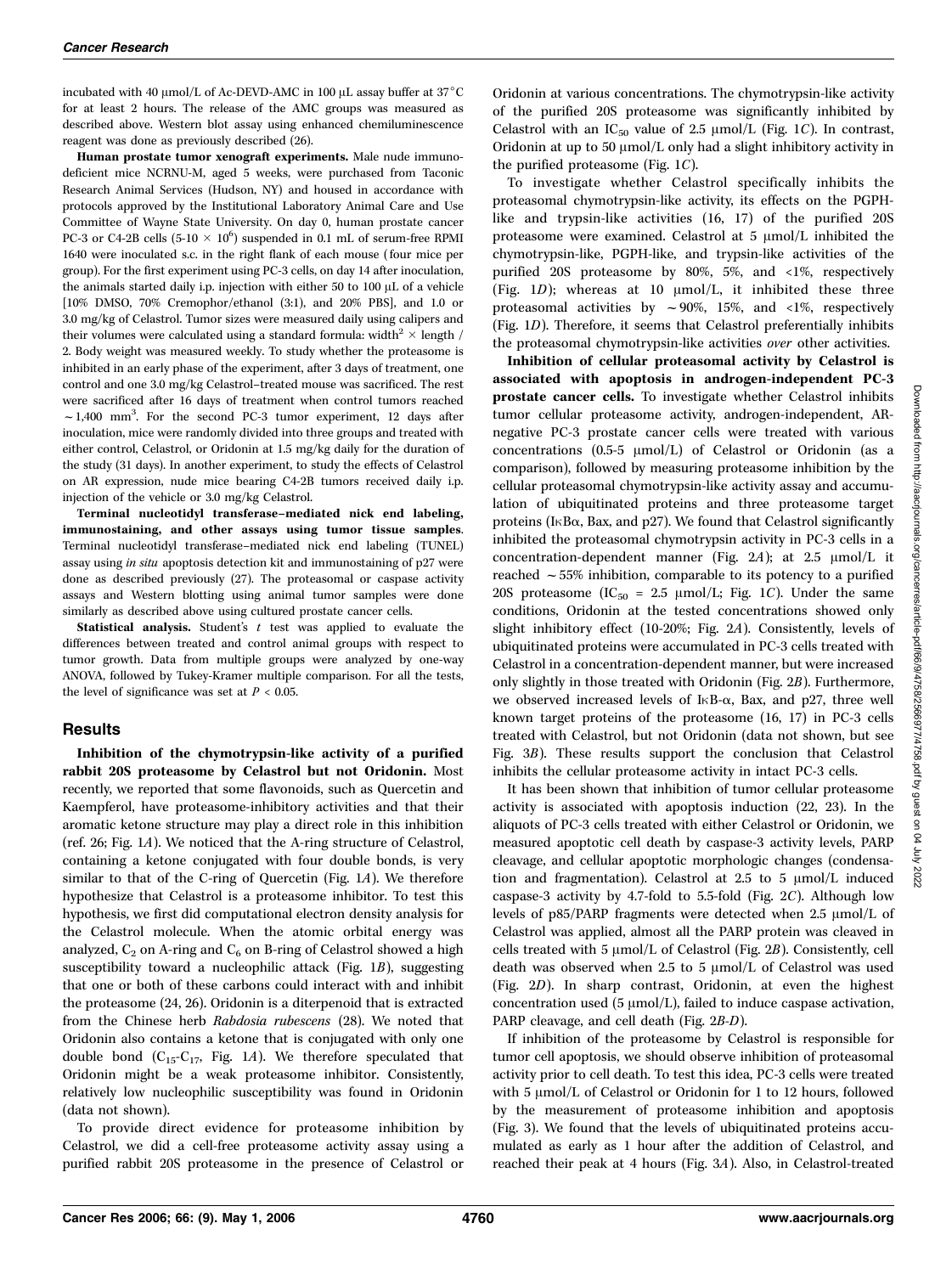Figure 2. Dosage-effects of Celastrol on PC-3 cells. PC-3 cells (nontreated or N) were treated with either solvent DMSO (D) or different concentrations of Celastrol<br>(Cel or C) or Oridonin (Ori or O) for (*Cel* or *C*) or Oridonin (*Ori* or *O*) for<br>4 hours (for ubiquitinated proteins) or 12 hours, followed by measuring inhibition of the proteasomal chymotrypsinlike activity using Z-GGL-AMC  $(A)$ , accumulation of ubiquitinated proteins (Ub-Prs) and cleavage of PARP  $(B)$ , caspase-3 activation  $(C)$ , and apoptotic<br>morphologic changes  $(D)$ . Molecular morphologic changes (D). Molecular weight of intact PARP (116 kDa) and the cleaved PARP fragment (85 kDa). A and C, columns, mean of independent triplicate experiments; bars, SD.



PC-3 cells, the levels of the proteasome target proteins, I $\kappa$ B- $\alpha$  and Bax, were increased after 1 hour and further increased to its peak for 4 to 12 hours, whereas that of another proteasome target, p27, increased after 4 hours and further increased for 8 to 12 hours (Fig. 3B). When the PC-3 cells treated with Oridonin were examined in the same assays, much fewer effects were observed, although the expression of  $I \kappa B$ - $\alpha$  and Bax was indeed increased (Fig. 3B), consistent with the prediction that Oridonin is a weak proteasome inhibitor (Fig. 1A).

In the same kinetic experiment using Celastrol, apoptosis was detected at 4, 8, and 12 hours since increased levels of caspase-3 activity (up to 5.5-fold; Fig.  $3C$ ) and PARP cleavage (Fig.  $3B$ ) were observed at these time points. Morphologically, the Celastroltreated cells congregated as early as 1 hour and became fragmented after 4 hours (see Fig. 2D; data not shown). Again, during the 12-hour treatment, Oridonin at 5  $\mu$ mol/L only slightly induced caspase activation and caused few apoptotic morphologic changes (Fig. 3B and C; data not shown).

Inhibition of the proteasomal activity, suppression of AR protein expression, and induction of apoptosis by Celastrol, but not Oridonin, in androgen-dependent LNCaP prostate cancer cells. AR plays an essential role for prostate cancer cell proliferation and survival (29, 30). It has been shown that proteasome inhibition was able to reduce the levels of AR protein expression (31). If Celastrol is a natural proteasome inhibitor, we would expect that it should cause inhibition of AR protein expression. To test this hypothesis, androgen-dependent, ARpositive prostate cancer LNCaP cells were treated with Celastrol or Oridonin at various concentrations (Fig. 4A and B). Again, Celastrol treatment induced proteasome inhibition, as shown by the decreased levels of chymotrypsin-like activity (by  $40\%$  at  $2.5 \mu$ mol/L; Fig. 4A) and increased accumulation of ubiquitinated proteins (data not shown, but see Fig. 4C). Associated with this, AR protein expression was decreased by  $2.5 \mu$ mol/L of Celastrol and almost completely inhibited by  $5 \mu$ mol/L of Celastrol (Fig. 4A). Proteasome inhibition and AR suppression were accompanied by apoptosis induction in the Celastrol-treated LNCaP cells, as shown by increased levels of caspase-3 activity (up to 3.5-fold), PARP cleavage, and apoptotic morphology (Fig.  $4A$  and  $B$ ). Compared with

Celastrol, Oridonin had much fewer proteasome-inhibitory effects and was unable to either decrease AR expression or induce apoptotic cell death under the experimental conditions tested (Fig.  $4A$  and  $B$ ).



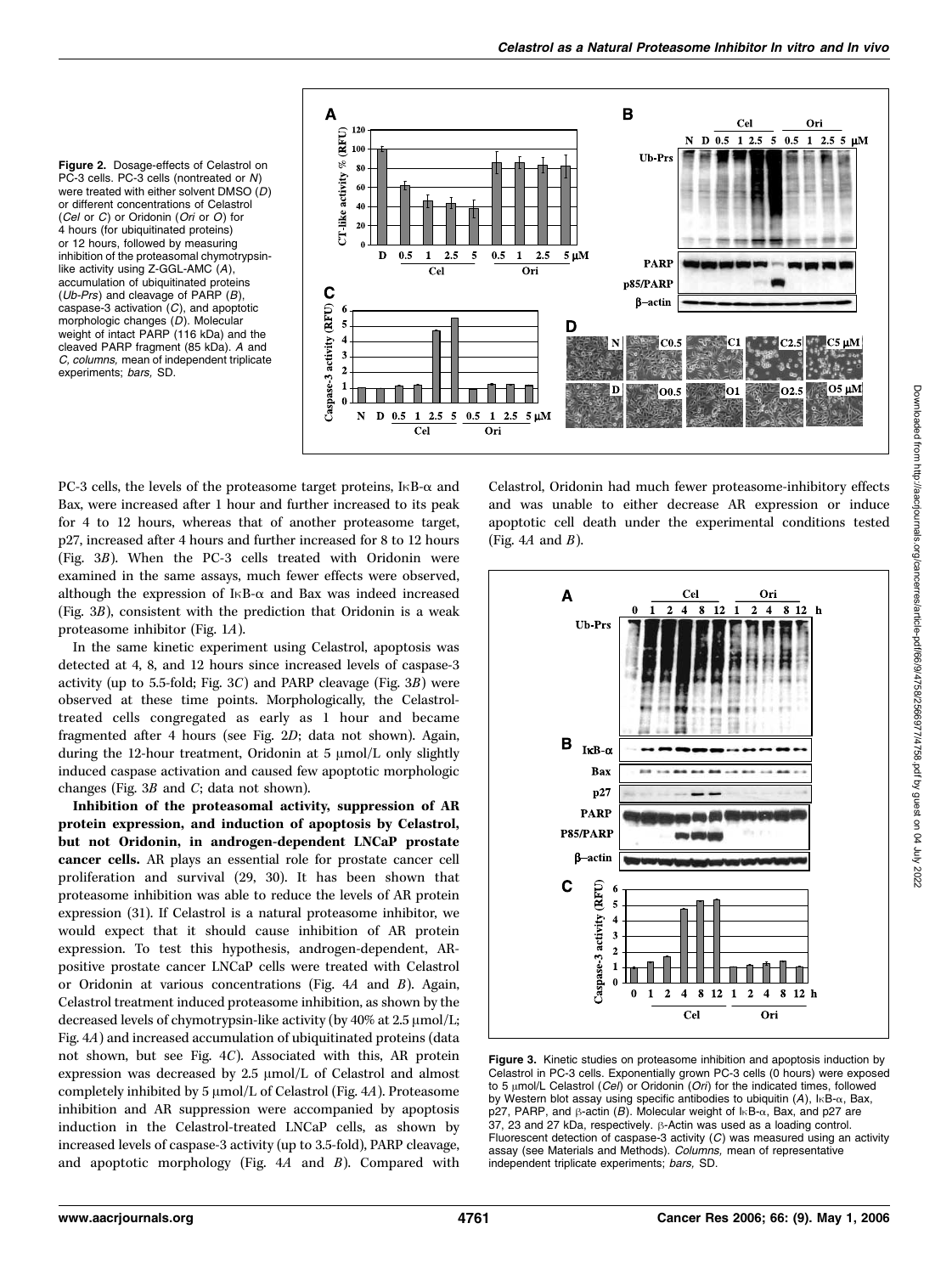

Figure 4. Dosage and kinetic effects of Celastrol on LNCaP cells. A and B, LNCaP cells (nontreated or  $N$ ) were treated with either DMSO ( $D$ ) or Celastrol ( $C$ el or  $C$ ) either DMSO (*D*) or Celastrol (*Cel* or *C*)<br>or Oridonin (*Ori* or *O*) at the indicated<br>concentrations for 16 hours, followed by concentrations for 16 hours, followed by the proteosomal chymotrypsin-like activity assay using Z-GGL-AMC, or for 24 hours, followed by cell-free caspase-3 activity assay and Western blot analysis. Inhibition of chymotrypsin-like activity, loss of AR expression and cleavage of PARP (A), activation of caspase-3 and apoptotic morphologic changes (B). Molecular weight of AR is 110 kDa. Columns, mean of independent triplicate experiments; bars, SD. C and D, exponentially grown LNCaP cells (0 hours) were treated with 5 µmol/L Celastrol (Cel) or Oridonin (Ori) for the indicated times, followed by Western blot analysis using specific antibodies to ubiquitin, AR, PARP, and  $\beta$ -actin (C), and cell-free caspase-3 activity assay (D). Columns, mean of independent triplicate experiments; bars, SD.

In a kinetic experiment using LNCaP cells, both accumulation of ubiquitinated proteins and decrease in AR protein expression occurred as early as 2 hours after Celastrol treatment (Fig. 4C). AR levels were further decreased after 4 hours and became almost completely lost after 12 and 24 hours (Fig. 4C). This was followed by increased caspase activation and PARP cleavage (Fig. 4C and D). Oridonin, under the same conditions, had much fewer effects on the accumulation of ubiquitinated proteins, inhibition of AR protein expression, and induction of apoptotic cell death (Fig. 4C and D). Therefore, Celastrol is able to inhibit the proteasome activity and suppress AR protein expression, leading to apoptosis induction in LNCaP prostate cancer cells.

LNCaP cells are androgen-dependent and the cellular AR expression can be increased by androgen treatment (29, 30). To investigate whether androgen can block Celastrol-mediated AR reduction and apoptosis, LNCaP cells were pretreated with dihydrotestosterone at 10 nmol/L for 2 hours, followed by cotreatment with Celastrol at  $5 \mu$ mol/L for an additional 24 hours. We found that dihydrotestosterone treatment partially inhibited both Celastrol-induced AR reduction and apoptosis (data not shown), supporting the requirement of AR in prostate cancer cell survival (29, 30).

Celastrol treatment significantly inhibits the growth of prostate cancer xenografts associated with inhibition of the proteasomal activity and induction of apoptosis in vivo. The data described above clearly shows that Celastrol is a natural proteasome inhibitor and apoptosis inducer in cultured prostate

cancer cells. To determine whether Celastrol could inhibit proteasome activity, induce apoptosis, and inhibit tumor growth in vivo, we implanted PC-3 cells s.c. in nude mice. When the tumors became palpable  $({\sim}\,200\;\mathrm{mm}^3)$ , the mice were treated i.p. with either vehicle control or Celastrol at 1.0 or 3.0 mg/kg/d. Significant inhibition (up to 70%) of tumor growth by Celastrol was observed after 1 to 3 days (Fig. 5A), indicating that Celastrol has potent antitumor activity (see below).

To determine whether Celastrol hits its target, the proteasome, in an early phase of treatment, after 3 days of treatment, one control and one 3.0 mg/kg Celastrol–treated mouse was euthanized, and the tumors were removed and used for the preparation of tissue extracts. Figure 5B shows that the Celastroltreated tumor contained only 25% of the proteasomal chymotrypsin activity as observed in the control tumor. Consistently, increased p27 levels were observed in the tissue extract of Celastrol-treated versus control tumors (Fig. 5B). A very strong band of  $\sim$  p70 was also detected by the same anti-p27 antibody in the tumor extract of Celastrol-treated, but not the control, mouse (Fig. 5B). This p70 may contain ubiquitinated p27 because a similar ubiquitinated form of p27 was reported (18, 22). Thus, i.p. injected Celastrol was able to reach and inhibit the intended target, the proteasome, in a short period of time in PC-3 tumors in vivo. Furthermore, a PARP cleavage fragment was found in the tumor extract of Celastrol-treated mouse, but not the control (Fig. 5B), suggesting activation of cell death program in PC-3 tumors by Celastrol treatment.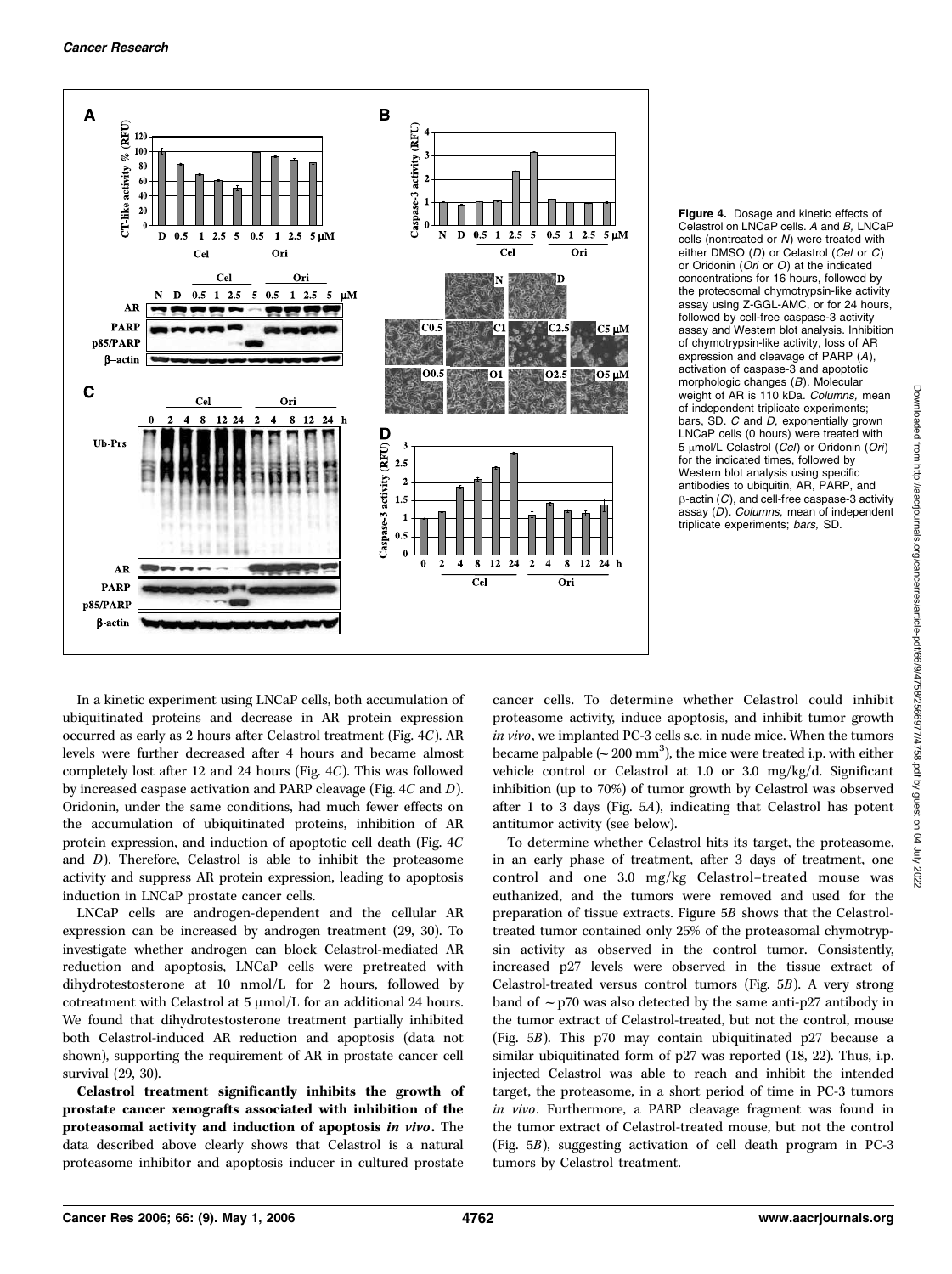After treatment for 16 days, control tumors grew to an average size of  $1,400 \pm 110 \text{ mm}^3$ . In contrast, tumors from 1.0 and 3.0 mg/kg/d Celastrol–treated animals grew to an average size of 510  $\pm$  158 and 250  $\pm$  18 mm<sup>3</sup>, corresponding to 65% and 82% inhibition, respectively ( $P < 0.01$ ; Fig. 5A). The collected PC-3 tumors were then used for proteasome activity and apoptosis assays. The tumor proteasome activity was greatly inhibited at the end of the experiment because  $(a)$  the decreased chymotrypsin-like activity was detected (45% and 30% of the controls, respectively) in tumors treated by Celastrol at 1.0 and 3.0 mg/kg/d;  $(b)$  increased levels of putative ubiquitinated forms of p27 (data not shown) and Bax (Fig. 5C; ref. 32) were found in Celastrol-treated, but not control tumors; (c) immunostaining confirmed the increased expression of p27 in tumors treated with Celastrol at 3.0 mg/kg/d (Fig. 6A). TUNEL analysis showed that Celastrol-treated tumor cells were apoptotic (Fig. 6B). Consistently, the appearance of various PARP cleavage fragments was found in the Celastroltreated, but not control, tumors (data not shown).

To determine whether a greater antitumor activity of Celastrol could be detected if it is introduced in an earlier phase of tumor development, in the second experiment, when the PC-3 tumors reached a size of  $\sim 100$  mm<sup>3</sup>, the mice were i.p. treated daily with either vehicle control, Celastrol (1.5 mg/kg), or Oridonin (1.5 mg/kg; as a comparison). We observed that after 5 days, one Celastrol-treated tumor became undetectable, and this mouse remained tumor-free to the end of the experiment, as confirmed by anatomic evidence and H&E staining (data not shown; Fig. 5D). After 1 month of daily treatment, control tumors grew to an average size of 1,400  $\pm$  60 mm<sup>3</sup>, whereas Celastrol-treated tumors grew only to an average size of only 100  $\pm$  42 mm<sup>3</sup> (Fig. 5D), demonstrating a statistically significant ( $P < 0.01$ ) tumor growth inhibition (93%). Oridonin, at the concentration used, had no inhibitory effect (data not shown). In addition, tumor extracts from the Celastrol-treated

mice contained only 30% of the proteasomal chymotrypsin-like activity of the control- or Oridonin-treated animals, and apoptosisspecific TUNEL positivity was found only in PC-3 tumors treated with Celastrol, but not vehicle or Oridonin (Fig. 6C).

To study the effects of Celastrol on AR expression in vivo, C4-2B tumors were induced in nude mice. Injection of Celastrol (at 3.0 mg/kg/d) for 3 days caused 35% of tumor inhibition. Associated with decreased proteasome activity, we also detected decreased expression of AR protein, along with a dramatic reduction of a p50 fragment detectable by the same AR antibody, in C4-2B tumors treated with Celastrol, compared with the control (Fig. 5C). Finally, increased Caspase-3 activity (data not shown) and TUNEL positivity (Fig. 6D) were observed only in the Celastrol-treated C4-2B tumors. Taken together, these data show that Celastrol is able to inhibit the proteasomal activity, suppress AR expression, and induce apoptosis in prostate tumors in vivo, which may be responsible for the antitumor activity observed.

### **Discussion**

The search for new antitumor drugs from natural sources is one of the most important approaches for cancer prevention and therapy. Whether the medicinal component Celastrol has antitumor activity, and what its target is, have not been studied previously (13–15). In the current study, we have shown that Celastrol is a potent inhibitor of the proteasomal chymotrypsinlike activity both in vitro (Fig. 1), in cultured prostate tumor cells (Figs. 2-4), and in animals (Figs. 5 and 6). Consistent with previous reports (22, 23), the current study has also shown that inhibition of the proteasomal chymotrypsin-like activity by Celastrol in prostate cancer cells and xenografts is associated with its apoptosisinducing and/or antitumor activities (Figs. 2-6).

It has been shown that the ester bond carbon of  $\beta$ -lactone is responsible for potently and specifically inhibiting the proteasome



**Figure 5.** Proteasome-inhibitory and antitumor effects of Celastrol *in vivo. A* to *C*, male nude mice bearing PC-3 tumors were treated on day 14 with either control vehicle (V) or Celastrol (*Cel*) at 1.0 or 3.0 mg/kg/ and one 3 mg/kg Celastrol-treated mouse and the prepared tissue extracts were used for the proteasomal chymotrypsin-like activity and Western blotting assays. Increased levels of p27, the putative ubiquitinated form of p27 (70 kDa; refs. 18, 22) and a cleaved PARP fragment (50 kDa). C, effects of Celastrol at the end point (left). Tumors were collected after 16 days of treatment, and the prepared tissue extracts were used for Western blotting assay. Increased levels of putative ubiquitinated form of Bax (47 kDa; ref. 32). C, C4-2B tumors treated with Celastrol at 3.0 mg/kg/d for 3 days, followed by measurement of TUNEL (see Fig. 6D) and AR (right). Levels of AR protein and a related p50 fragment. D, inhibition of PC-3 tumor growth by Celastrol (the second PC-3 experiment). Male nude mice bearing PC-3 tumors treated with 1.5 mg/kg/d Celastrol or Oridonin for 31 days. Points, mean tumor volume in each experimental group containing four mice; bars, SE; \*,  $P < 0.01$ . Arrow, one tumor became undetectable after 5 days of Celastrol treatment.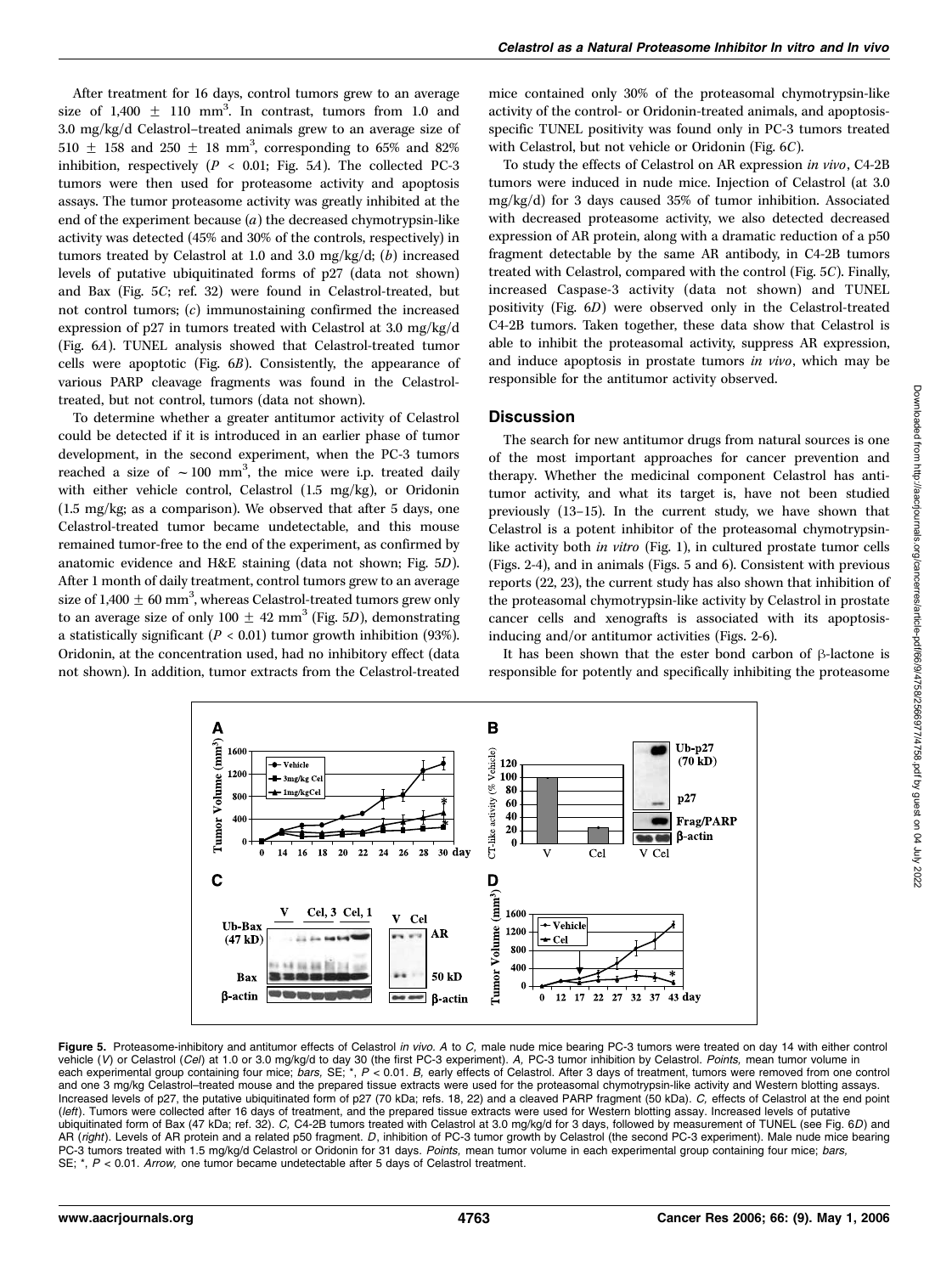

Figure 6. Immunohistochemistry and TUNEL assay using mouse tumor samples.  $A$  and  $B$ , p27 accumulation and TUNEL positivity in PC-3 tumors by Celastrol treatment (from the first PC-3 experiment; see Fig. 5A). Tumors were collected after treatment for 16 days, and the prepared tissue slides were used for immunostaining with p27 antibody  $(A)$  and TUNEL assay  $(B)$ . C, TUNEL positivity in PC-3 tumors induced by Celastrol (from the second PC-3 experiment; see Fig. 5D). The slides prepared from the tumors treated with the vehicle (V), Oridonin (Ori), or Celastrol (Cel) were used for TUNEL assay. D, TUNEL positivity in C4-2B tumors induced by Celastrol. C4-2B tumors treated with Celastrol at 3.0 mg/kg/d for 3 days, followed by measurement of TUNEL positivity and AR (see Fig. 5*C*, *right*). Original magnification,  $\times$ 400.

(33). Our previous studies have also indicated that the ester bond carbon of green tea polyphenol  $(-)$ -epigallocatechin-3-gallate or  $(-)$ -EGCG, its analogues, and tannic acid are essential for inhibition of the proteasomal chymotrypsin-like activity (24, 25, 34). In addition, our recent results suggested that a ketone carbon in dietary flavonoids is responsible for interacting in and inhibiting the proteasome (26). The current study supports the conclusion that conjugated ketone carbons  $C_2$  and  $C_6$  of Celastrol might contribute to its proteasome-inhibitory potency (Fig. 1). Celastrol potently inhibited the chymotrypsin activity of a purified 20S proteasome with an  $IC_{50}$  value of 2.5  $\mu$ mol/L (Fig. 1C). In contrast, Oridonin, which has a different structure from Celastrol (Fig. 1A), did not inhibit the purified proteasome activity (Fig. 1C). Furthermore, Celastrol-mediated inhibition of the chymotrypsinlike activity seems preferable because it did not inhibit the proteasomal trypsin-like activity and was much less potent for PGPH-like activity under the same conditions (Fig. 1D).

When comparing the *in vitro* and *in vivo* potencies of Celastrol, we noted that 2.5  $\mu$ mol/L Celastrol was needed to inhibit 50% of the chymotrypsin-like activity of purified 20S proteasome (Fig. 1C), and the same concentration of Celastrol was needed for 40-55% inhibition of the chymotrypsin-like activity in intact prostate cancer cells (Figs. 2A and 4A). These results suggest that the proteasome is a relatively specific target for Celastrol in human prostate cancer cells.

The accumulation of  $I \kappa B\alpha$ , Bax, and p27 proteins in prostate cancer cells (Fig. 3) was due to the inhibition of the proteasome activity by Celastrol, which is supported by the following evidence: (a) as discussed above, Celastrol is a relatively specific, potent, proteasomal chymotrypsin inhibitor in vitro (Fig. 1); (b) Celastrol inhibits the proteasomal activity in cultured prostate tumor cells in both dose- and time-dependent fashions (Figs. 2-4); and  $(c)$  accumulation of I $\kappa$ B $\alpha$ , Bax, and p27 proteins was also observed in both concentration- and time-dependent manners (Fig. 3; data not shown). The following arguments support the idea that Celastrol-accumulated I $\kappa$ B $\alpha$ , Bax, and/or p27 proteins are proapoptotic (23, 35, 36) in the treated prostate cancer cells and tumors. First, when PC-3 cells were treated with Celastrol, the accumulation of I $\kappa$ B $\alpha$ , p27, and Bax proteins was increased either prior to or at the same time as apoptosis induction (Fig. 3). Second, accumulation of either unmodified or ubiquitinated forms of p27 or Bax were also found in Celastrol-treated tumors undergoing apoptosis (Figs. 5 and 6).

In the current study, Oridonin at up to  $5 \mu \text{mol/L}$ , was unable to inhibit the proteasome activity and induce prostate cancer cell apoptosis (Figs. 2-4). This was consistent with the report from Leung et al., that Oridonin and other diterpenoids do not block the degradation of I $\kappa$ B $\alpha$  (37). Instead, Oridonin at up to 50  $\mu$ mol/L, could directly interfere with the DNA-binding activity of nuclear factor  $\kappa$ B to its response DNA sequence and also affect the translocation of nuclear factor  $\kappa$ B from the cytoplasm to the nuclei (37). Furthermore, it has been reported that the  $ED_{50}$  values of Oridonin to inhibit the proliferation of PC-3 and LNCaP cells were 12 and 20 µmol/L, respectively (38). Apoptosis in LNCaP cells was only induced when Oridonin was used at 14 to 21  $\mu$ mol/L (38).

Our data also show that i.p. treatment of PC-3 tumor–bearing nude mice with Celastrol resulted in the inhibition of proteasomal chymotrypsin activity in these tumors, accumulation of proteasome target proteins (i.e., p27), and induction of apoptosis (Figs. 5 and 6). Associated with this, significant inhibition (up to 93%) of tumor growth was observed (Fig. 5), possibly suggesting that the effective plasma levels of Celastrol have been reached. Impressively, one of the mice became, and remained, tumor-free to the end of the experiment after 1.5 mg/kg/d Celastrol treatment (Fig. 5D), suggesting that the long-term effect of the compound on tumors could be tumor regression. Furthermore, during the 31-day period of Celastrol treatment at 1.5 mg/kg/d, no overall gross toxicity was observed. Indeed, animals treated with Celastrol under these conditions showed no weight loss, decreased activity, or anorexia. More detailed microscopic and macroscopic pathologic studies are required to further document the lack of toxicity of Celastrol at these concentrations and under other different conditions. The fact that Celastrol targets the tumor cellular proteasome and could inhibit human tumor growth in vivo gives strong support for proof-of-concept of using proteasome inhibitors as novel anticancer drugs (16, 17). The remaining challenge is to further use Celastrol, or design, synthesize, and evaluate more potent and selective Celastrol analogues with little or no toxicity as proteasome inhibitors, to suppress human tumor growth in clinical settings.

#### Acknowledgments

Received 12/21/2005; revised 2/6/2006; accepted 2/17/2006.

Grant support: Karmanos Cancer Institute of Wayne State University (Q.P. Dou), a National Cancer Institute Grant (CA112625; Q.P. Dou.), and the National Cancer Institute/NIH Cancer Center Support Grant (Karmanos Cancer Institute).

The costs of publication of this article were defrayed in part by the payment of page charges. This article must therefore be hereby marked advertisement in accordance with 18 U.S.C. Section 1734 solely to indicate this fact.

We thank  $\pi$ - $\pi$  Technologies. Inc., for the generous gift (Celastrol and Oridonin) and the Karmanos Cancer Institute Pathology Core Facility for assisting in TUNEL and immunohistochemistry assays.